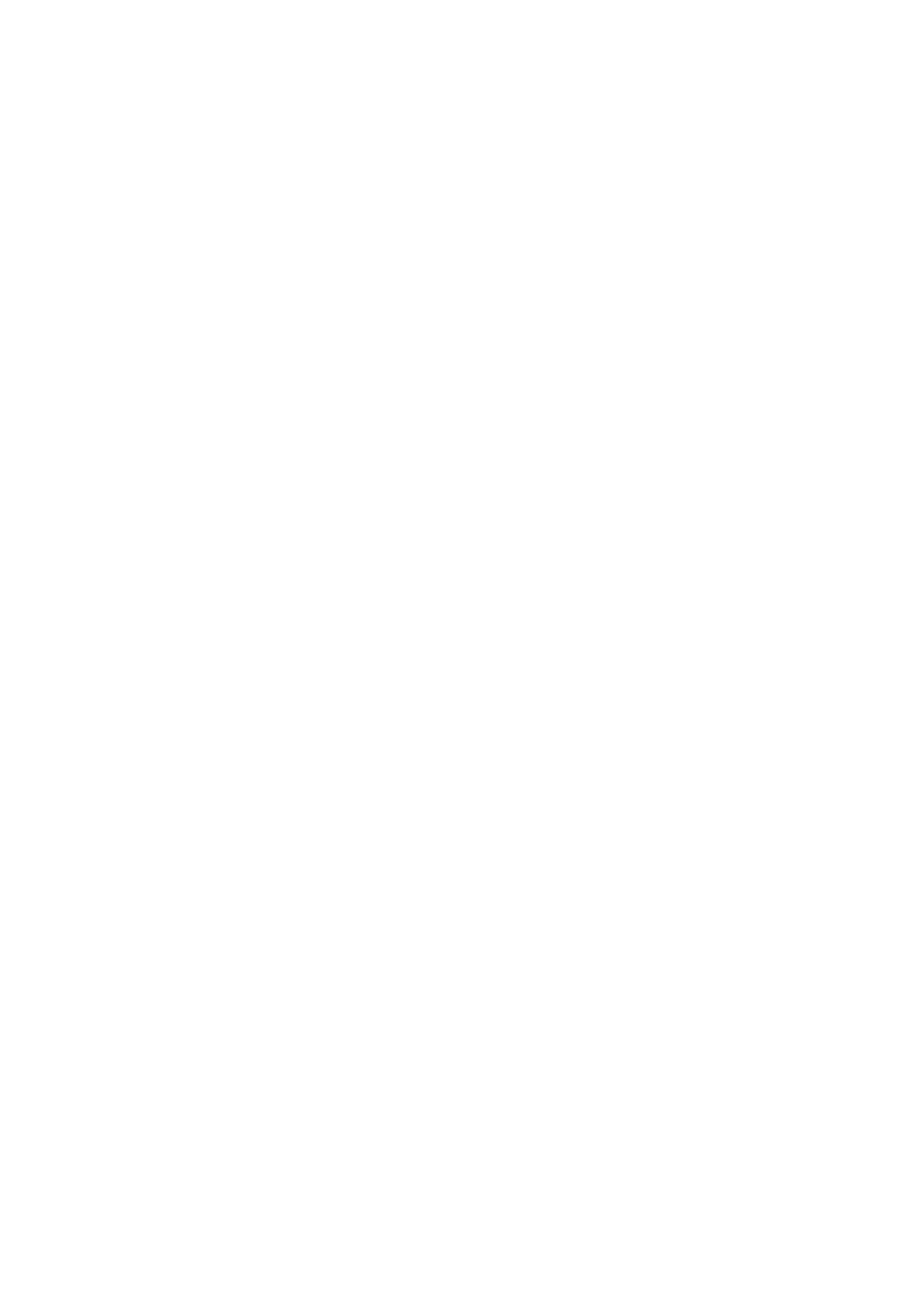## **Section 5: Permit Fees**

| <b>PERMIT COMPONENT</b> | <b>COST</b> |
|-------------------------|-------------|
| Permit Fee              | \$455       |
| Bond                    | \$500       |
| <b>TOTAL COST</b>       | \$955       |

**This Application Form is not a Permit and payment is not required when this form is submitted. All applications will be assessed and if successful applicants will be issued with an Invoice for Permit Fees. The Permit will not be will not be issued until all Permit Fees, including the Security Bond, are paid in full.**

#### **Council will endeavour to assess applications within ten (10) business days.**

It is the Applicant's responsibility to ensure that Council's and other authorities assets are protected and not damaged from the placement and removal of the temporary storage container. The Security Bond will be held until the temporary storage container is removed and conformation is received that there has been no damage to Council's and/or other authorities' assets.

**Council will issue a cheque to refund the Security Bond, typically within 30 days of the temporary storage container being removed, and after conformation is received that there has been no damage to Council's and/or other authorities' assets.**

## **Section 6: Terms & Conditions**

- *1. All fees are non refundable.*
- *2. Placement of temporary storage containers will only be considered in road reserve if the placement of the facility is not possible with the property requiring storage.*
- *3. Placement of temporary storage containers in road reserve will only be permitted for a maximum of five (5) days from the dates listed on the permit, unless specific written approval is provided when the permit is issued.*
- *4. All temporary storage containers shall be marked so as to provide maximum safety to residents, pedestrians and other road users. This may include the use of yellow reflective tape, flashing yellow lights and pedestrian warning signs.*
- *5. All temporary storage containers are to be securely locked when not in use.*
- *6. Neighbouring (property owner and tenant if rental) consent is required if the temporary storage container is to be placed out front of a property other than the property requiring storage.*
- *7. Payment must be made prior to the installation of the temporary storage container.*
- *8. No damage is to be caused to any Council or other Authorities' assets.*
- *9. The Security Bond will be returned to the applicant following removal of the temporary storage container and inspection of Council's and other Authorities' assets reveal that no damage has occurred.*
- *10. If damage is caused to any Council or other Authorities' asset it must be repaired by the applicant under Council supervision or the relevant Authority to Council or the relevant Authorities standard, or by Council or the relevant Authority at the applicant's cost.*
- *11. Failure to repair any Council or other Authorities' asset will result in forfeit of the Security Bond.*
- *12. A clear footpath width of 1.0 metre must be provided at all times for pedestrian use. This clear width must be maintained with no irregularities, to ensure safe pedestrian usage at all times.*
- *13. The temporary storage container shall be placed a minimum of 300 millimetres from the back of kerb to ensure clearance to the traffic lane.*
- *14. No advertisement signs or placards shall be placed on or affixed to any structure, other than precautionary measure signage, all traffic signals and signs in the vicinity shall be clearly visible to motorists and pedestrians at all times.*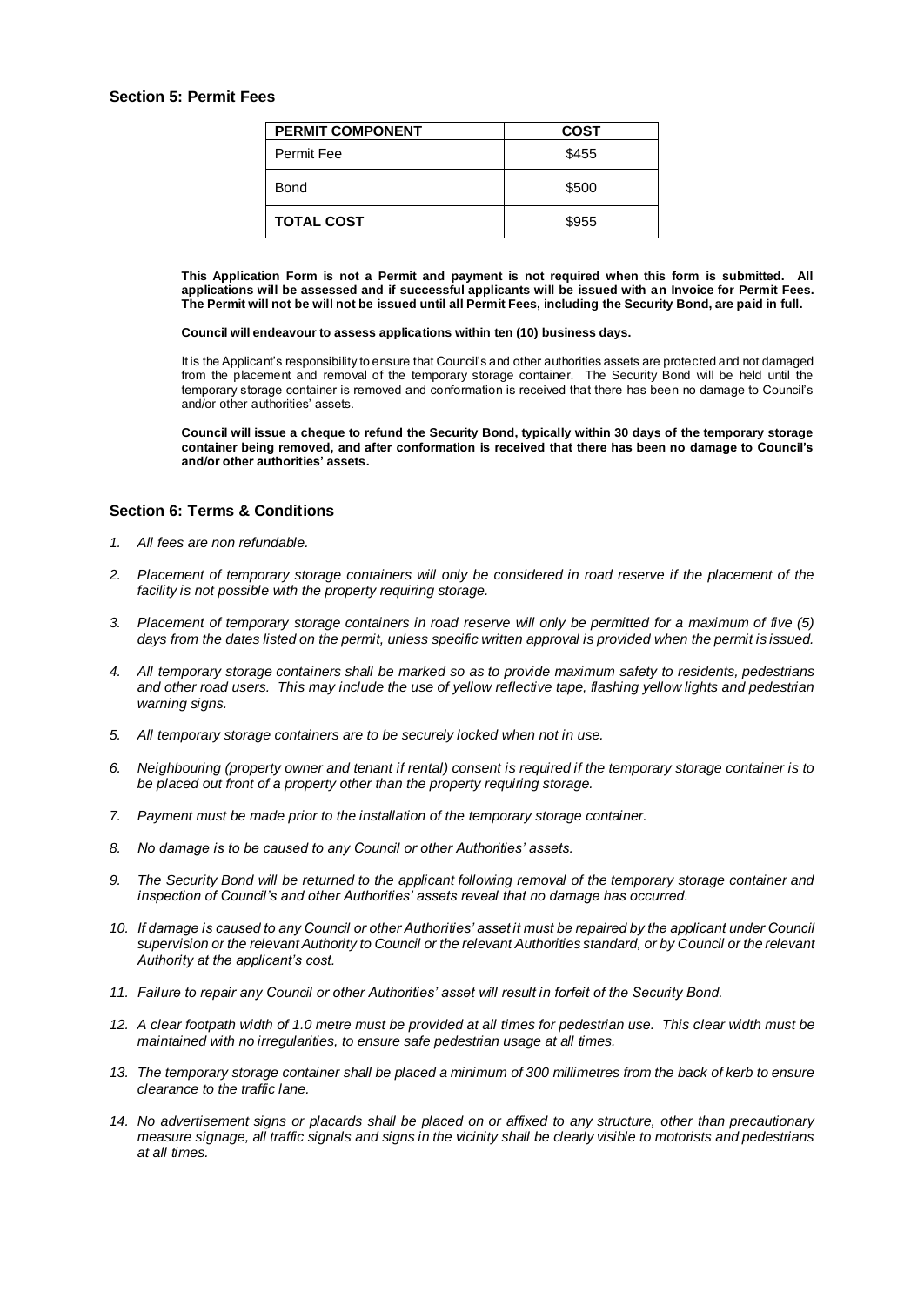*15. The temporary storage container owner shall at all times during the agreed term, be the holder of a current Public Liability Policy of insurance ("The Public Liability Policy") in respect of the activities specified herin in the name of the Permit Holder providing coverage for a minimum sum of \$10M (or more). The Public Liability Policy shall be effected with an insurer provided by the Council.*

*The Public Liability Policy shall cover such risks and be subject only to such conditions and exclusions as are approved by the Council and shall extend to cover the Council in respect to claims for personal injury or property damage arising out of negligence of the Hirer / user / Permit Holder.*

- *16. The Permit Holder agrees to indemnify and keep indemnified, the Council, its servants and agents, and each of them from and against all actions, costs, claims, charges, expenses, penalties, demands and damages whatsoever which may be brought or made or claims against them, or any of them, in connection with the Permit Holders performance or purported performance of its obligations under the Permit once granted and be directly related to negligent act, errors or omissions of the Permit Holder.*
- *17. This application is not a permit. All applications will be assessed, and if successful, applicants will be issued*  with an Invoice for Permit Fees. The Permit will not be issued until all Permit Fees, including the Security Bond, *are paid in full.*
- *18. If the application is successful, all terms and conditions listed in the Permit must be adhered to at all times. Failure to adhere to the Permit terms and conditions may result in suspension of the permit.*

## **Section 7: Acceptance of Terms & Conditions**

I declare that I am the applicant and that all information in this application is true and correct.

I accept and undertake to comply with the conditions on the permit and any conditions specified by Council, its servants or its agents.

The Permit Holder is responsible for the safeguarding of the public against injury and maintaining the site in a safe condition at all times.

I understand and accept that all fees are non-refundable.

By signing this application, I agree that I have read, acknowledged and accepted all of the terms and conditions, and disclosures contained in this document.

**Applicant's Name:** ...........................................................................................................................................

**Applicant's Signature:** ............................................................. **Date:** ................................................

### **Section 8: Payment Details**

Applications sent in to Council should not enclose any payment details or money. Once an application has been processed and approved, an invoice will be raised for the total amount payable and sent to the applicant via Australia Post mail.

Payments can be made via Credit Card (Visa and MasterCard) via the phone or Council's website; whilst Cash, Cheque and EFTPOS payments may be made at any Council's Customer Service Centres.

### **Section 9: How to Apply**

Please detach the completed form and return with supporting documents via one of the methods below.

Mail Engineering & Infrastructure Services Maroondah City Council PO Box 156 Ringwood VIC 3134 DX 38068 Ringwood